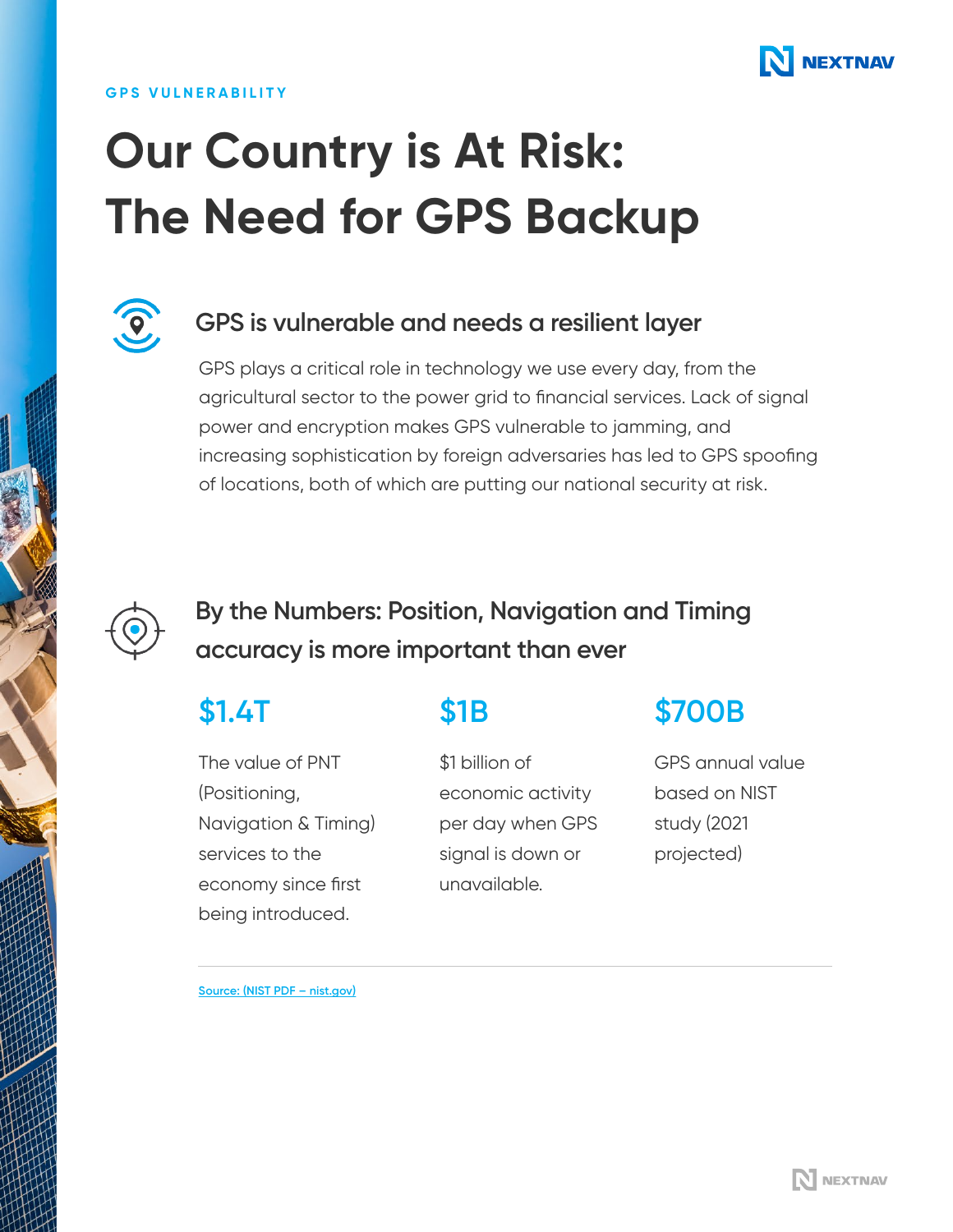### **A Timeline of Recent GPS Interferences**

## 2022

**Russia has been outspoken about their abilities to destroy GPS satellites, and GPS signals around the Russian border and in and around Ukraine are being consistently jammed and spoofed.** 



**Noted GPS jamming in and around Ukraine** ahead of the Russian • invasion **[\(spacenews.com\)](https://spacenews.com/hawkeye-360-gps-ukr/)**

- **Numerous reports of GPS jamming over Finland,** near the Russian border. **[\(guardian.com\)](https://www.theguardian.com/world/2022/mar/09/finland-gps-disturbances-aircrafts-russia?CMP=Share_iOSApp_Other)**, **[\(mentourpilot.com\)](https://mentourpilot.com/is-russian-gps-interference-affecting-finland/)**
- **EU's Aviation Safety Agency issues a warning** of GNSS spoofing and jamming in aircrafts with noted incidents in flights over Europe. **[\(EASA Safety Information Bulletin:](https://ad.easa.europa.eu/blob/EASA_SIB_2022_02.pdf/SIB_2022-02_1) 17, March 2022 )**
- **Israel has been reporting increasing issues** of planes having significant issues likely due to Russian GPS jamming. **[\(timesofisrael.com\)](https://www.timesofisrael.com/liveblog_entry/russian-signal-jammers-accused-again-of-interfering-with-flights-entering-israel/)**
- **Defense Department acknowledges** that we haven't seen the full extent of Russia's spoofing and jamming capabilities. **[\(breakingdefense.com\)](https://breakingdefense.com/2022/03/local-russian-gps-jamming-in-ukraine-hasnt-affected-us-support-ops-so-far/)**

## 2021

**November 15, 2021:** Russia shot down its own satellite and announced on state television that they could take out all of the GPS satellites used by NATO as a warning not to interfere with Ukraine. **[\(express.co.uk\)](https://www.express.co.uk/news/science/1526365/russia-warning-nato-ukraine-usa-anti-satellite-missile-asat-vladimir-putin)**

**June 2021:** NATO ships had their GPS and AIS (Automatic Identification System) spoofed so it looked as if they were in the Crimea headed towards a Russian military port when they were in fact in the Ukraine. **[\(nationalinterest.org\)](https://nationalinterest.org/blog/reboot/dozens-nato-warship-positions-near-russia-being-faked-why-190927)**

2019



**A 2019 report** by a Washington, DC think tank C4ADS documented more than 10,000 cases of GPS interference in the last 5 years from Russia, including noting that Putin is intentionally spoofing his location and jamming GPS signals whenever he travels. **[\(C4ADS – Above Us Only Stars\)](https://static1.squarespace.com/static/566ef8b4d8af107232d5358a/t/5c99488beb39314c45e782da/1553549492554/Above+Us+Only+Stars.pdf)**

## 2017

**June 2017:** First examples of GNSS spoofing with more than 20 ships in the Black Sea reporting issues and showing the ships at a Russian airport.

2016



North Korea jams GPS signals into South Korea, impacting thousands of flights and ships. **[\(bbc.com\)](https://www.bbc.com/news/world-asia-35940542)**

Iran's Revolutionary Guard captures two US Navy boats in the Persian Gulf and detains servicemen; US ships had mistakenly entered Iranian waters after experiencing navigational issues (GPS spoofing).